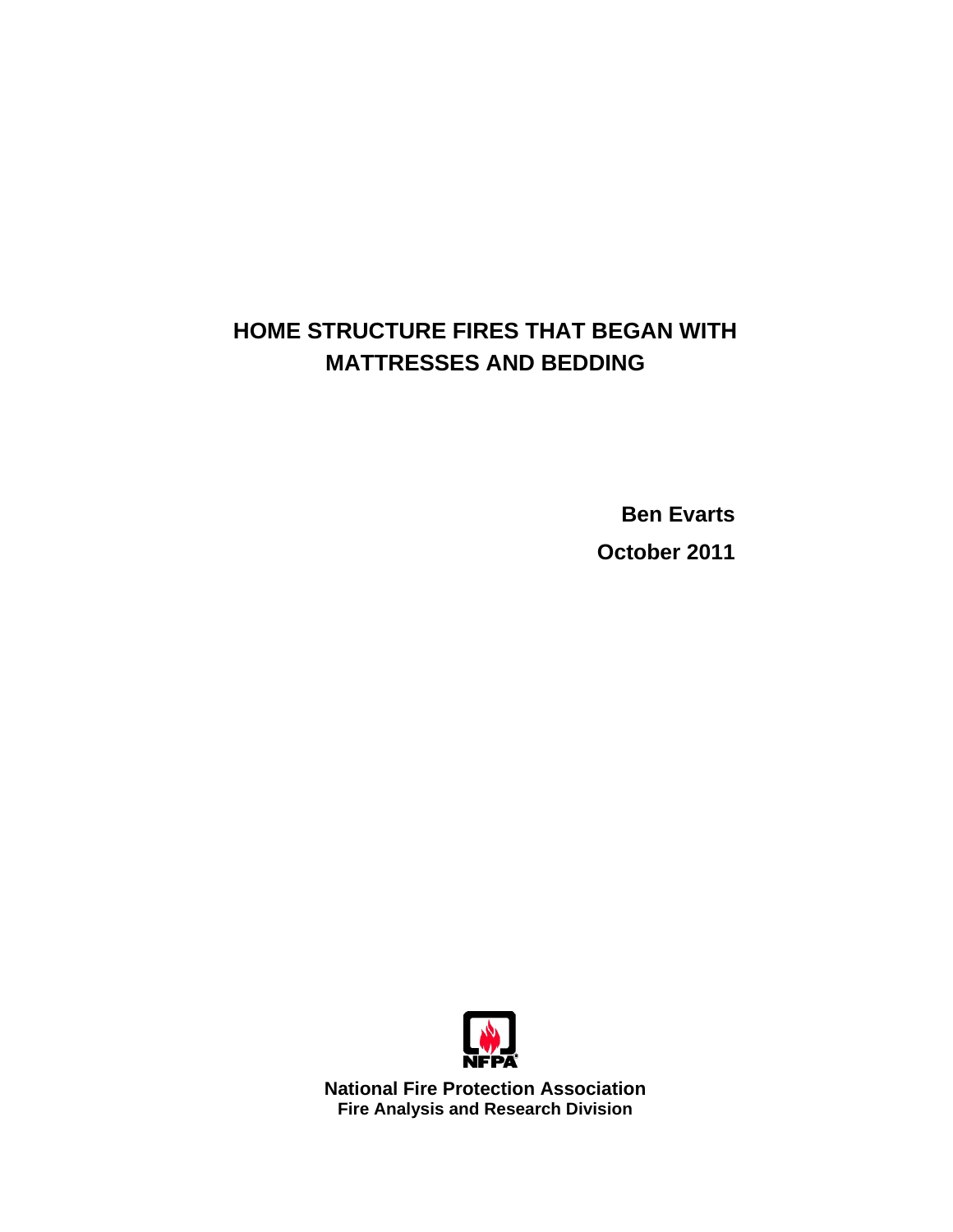## **Abstract**

Based on data from the U.S. Fire Administration's (USFA's) National Fire Incident Reporting System (NFIRS) and the National Fire Protection Association's (NFPA's) annual fire department experience survey, NFPA estimates that during 2005-2009, a mattress or bedding was the item first ignited in an average of 10,260 reported home structure fires per year. These fires caused an estimated annual average of 371 civilian deaths, 1,340 civilian injuries, and \$382 million in direct property damage. One-fifth of these fires were started by smoking materials; another fifth were started by someone playing with fire. Mattresses and bedding ranked second among items first ignited in home fire deaths. Half (51%) of these deaths resulted from fires started by smoking materials.

Keywords: mattress; bedding small open flame; fires; home fires, fire causes, fire statistics; smoking materials, residential fires

### **Acknowledgements**

The National Fire Protection Association thanks all the fire departments and state fire authorities who participate in the National Fire Incident Reporting System (NFIRS) and the annual NFPA fire experience survey. These firefighters are the original sources of the detailed data that make this analysis possible. Their contributions allow us to estimate the size of the fire problem.

We are also grateful to the U.S. Fire Administration for its work in developing, coordinating, and maintaining NFIRS.

For more information about the National Fire Protection Association, visit [www.nfpa.orgor ca](http://www.nfpa.orgor)ll 617-770-3000. To learn more about the One-Stop Data Shop go to [www.nfpa.org/osds or](http://www.nfpa.org/osds) call 617-984-7443.

Copies of this analysis are available from:

National Fire Protection Association One-Stop Data Shop 1 Batterymarch Park Quincy, MA 02169-7471 [www.nfpa.org](http://www.nfpa.org)  e-mail: [osds@nfpa.org](mailto:osds@nfpa.org)  phone: 617-984-7443

NFPA No. USS72 Copyright © 2011, National Fire Protection Association, Quincy, MA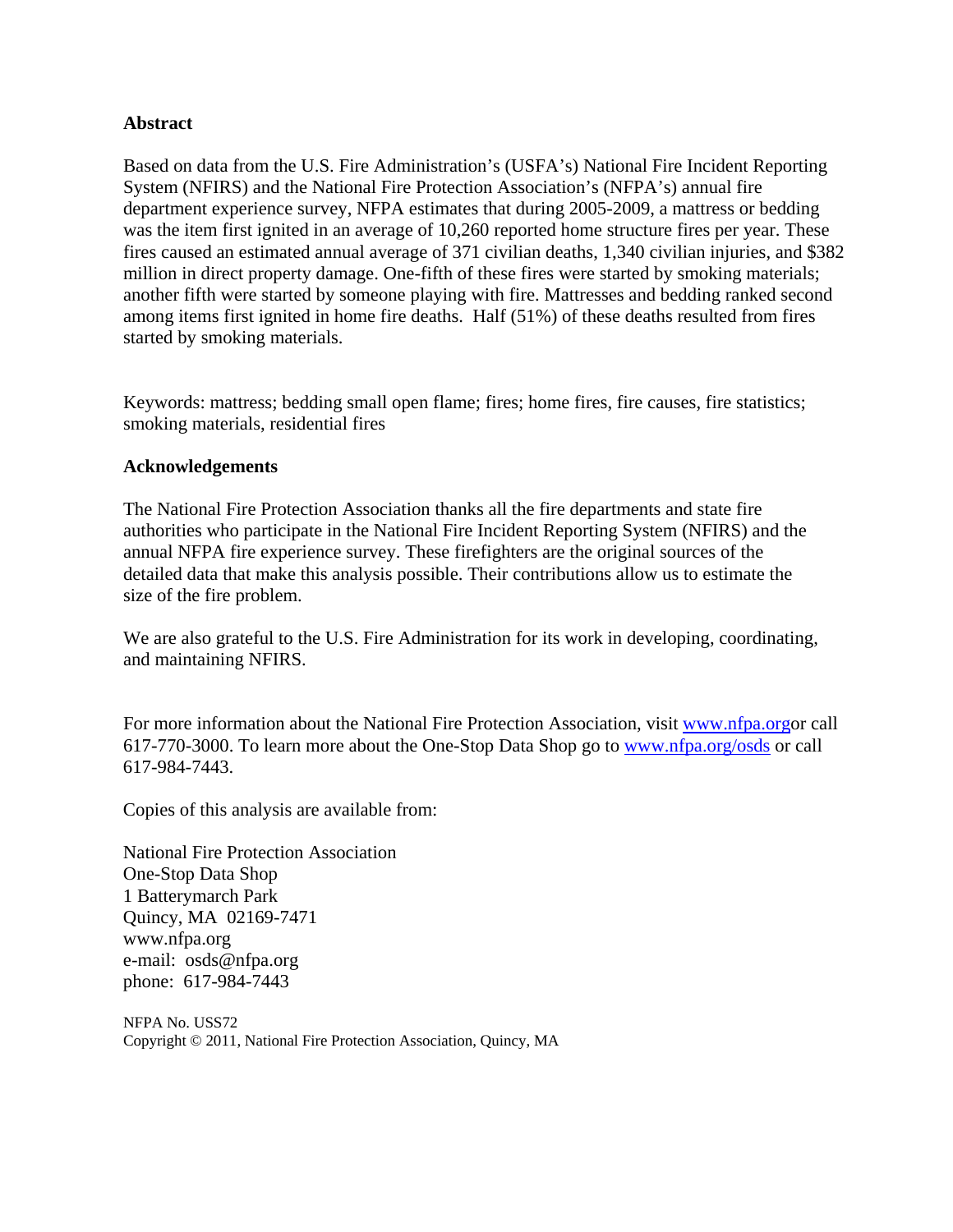NFPA estimates that during 2005-2009, a mattress or bedding was the item first ignited in an average of 10,260 reported home structure fires per year. These fires caused an estimated annual average of 371 civilian deaths, 1,340 civilian injuries, and \$382 million in direct property damage. These fires accounted for 3% of all home structure fires, 14% of deaths, 10% of injuries and 5% of property damage.

In 2009, there were 85% fewer fires that started with mattress or bedding than there were in 1980, and deaths associated with these fires were 61% lower. Some of the decrease in reported fires may be due to changes in reporting in the late 1990s.

Most (78%) of these fires begin in the bedroom. Fires beginning in the bedroom were associated with 84% of civilian deaths, 83% of injuries, and 80% of property damage. The 5% of fires that started in a living room, family room, or den caused 12% of the associated deaths.

Smoking materials are the leading cause of mattress and bedding fires and deaths (20% of fires and 51% of deaths). Playing with heat source caused 18% of fires and 8% of deaths. Candles started 12% of fires, and heating equipment caused 8% of fires, but 21% of deaths. One-third (35%) of fires started with lighters, candles, or matches.

A heat source being too close to the mattress or bedding was a factor in 27% of mattress or bedding fires, and 34% of the civilian deaths. Abandoned or discarded materials, (often used to describe discarded cigarettes) contributed to 16% of fires and 38% of civilian deaths.

Existing and proposed flammability requirements for mattresses and bedding focus on fires started by either smoking materials or small open flames, so those two categories are singled out for additional analysis. Mattress and bedding fires started by smoking materials fell 92% from 1980 to 2009, deaths fell 67%. Drops in fires and deaths caused by lighters, candles or matches were not as pronounced.

Fires started by lighters candles and matches were less common in the early morning hours (midnight to 9:00 a.m.), while fires caused by smoking materials were more common during this timeframe than all fires that started with mattress or bedding.

Age was more likely to be a factor in deaths and injuries caused by mattress and bedding fires where a lighter, candle or match was the heat source, while sleeping was more likely to be a factor in smoking material fire deaths and injuries. Unsurprisingly, younger people were more likely to be the victims of fires with a lighter, candle or match as the heat source. People aged 55 and older were more likely to be victims of fires started by smoking materials.

The NFPA provides safety tips to follow in order to lessen the risk of fires that start with mattress or bedding, some of these are:

- Never smoke in bed, as you can easily fall asleep with a burning cigarette, igniting the mattress or bedding.
- Teach your children at the earliest possible age that matches and lighters are tools for adults only, not toys. Store matches and lighters up high, out of the reach of children, preferably in a locked cabinet.
- Turn off portable heaters when you leave the room or go to sleep.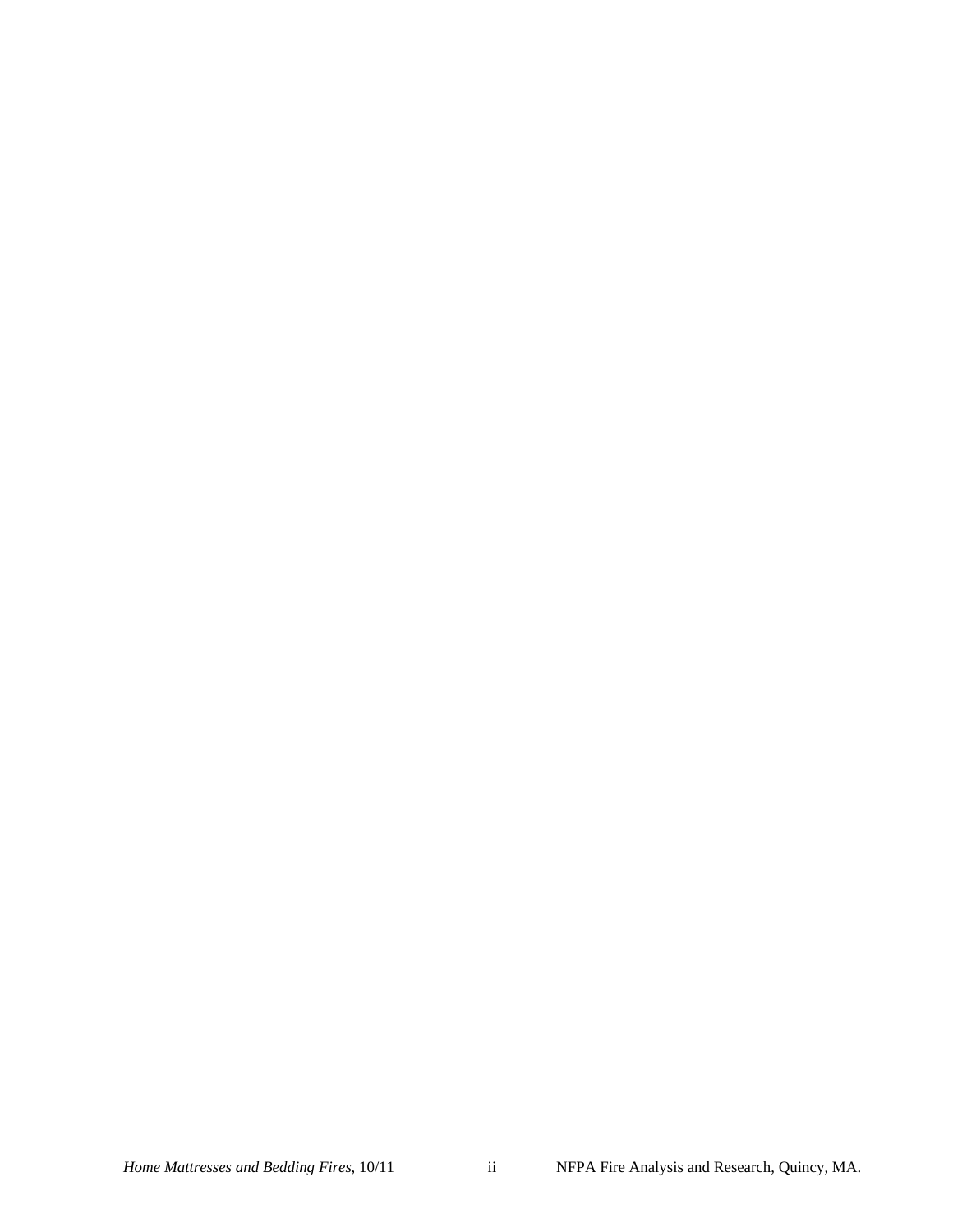# Table of Contents

| <b>Executive Summary</b>                                              | $\mathbf{i}$   |
|-----------------------------------------------------------------------|----------------|
| Table of Contents                                                     | iii            |
| List of Tables and Figures                                            | V              |
| Home Fires That Began With Mattresses and Bedding – Fact Sheet        | vii            |
| NFPA Fire Safety Resource                                             | viii           |
| Overview                                                              | 1              |
| Leading Causes of Home Mattress and Bedding Fires                     | $\overline{4}$ |
| <b>Factors Contributing to Ignition</b>                               | 6              |
| <b>Heat Sources</b>                                                   | $\tau$         |
| Fires Started by Smoking Materials vs. Lighters, Candles, and Matches | 9              |
| <b>Additional Information</b>                                         | 15             |
| Discussion                                                            | 15             |
| <b>Safety Tips</b>                                                    | 16             |
| Appendix A. How National Estimates Are Calculated                     | 42             |
| Appendix B. Methodology and Definitions Used in Leading Cause Graph   | 50             |
| Appendix C. Previously Published Mattress and Bedding Fire Incidents  | 53             |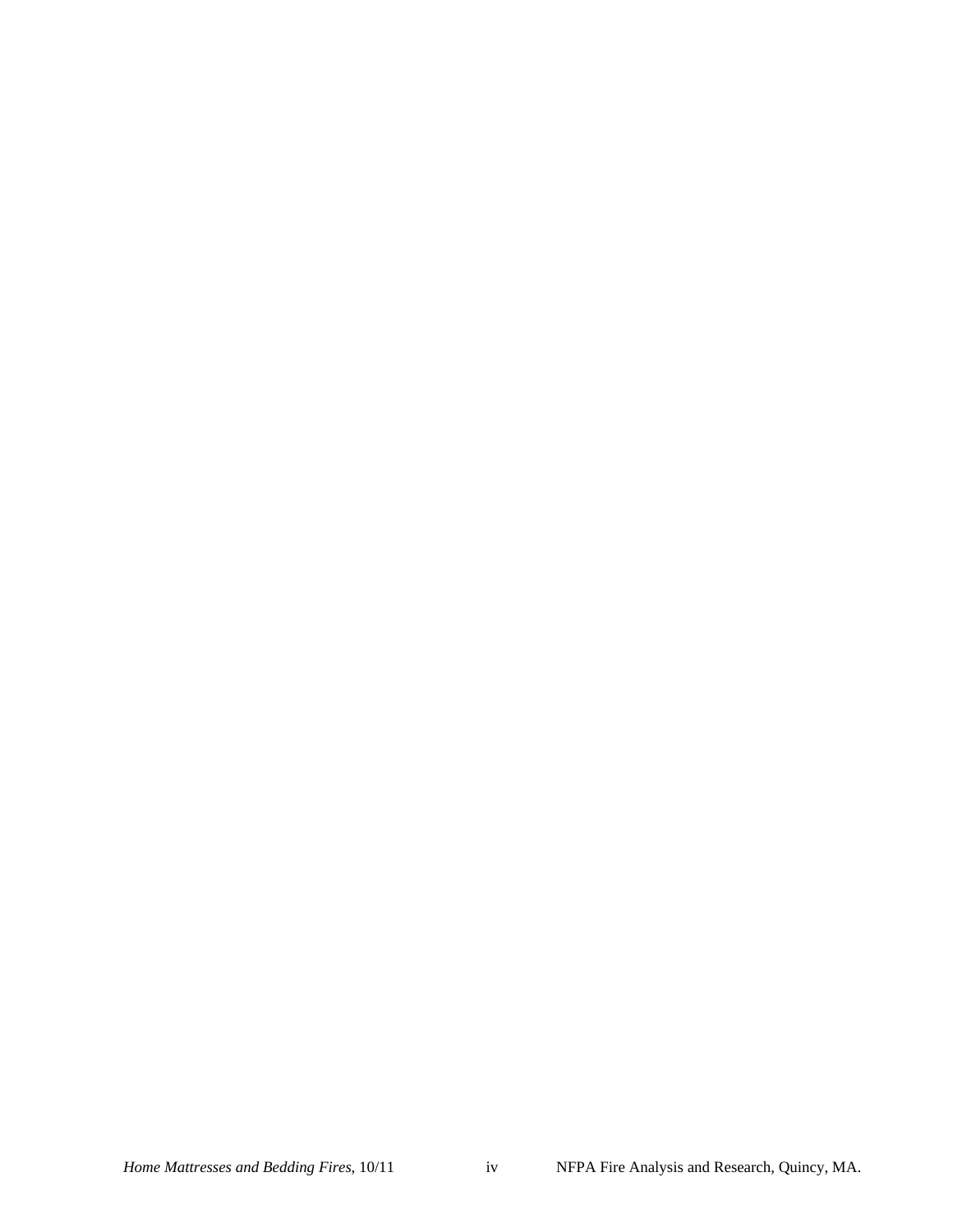# List of Tables and Figures

| Figure 1.  | Home Structure Fires that Began with Mattresses and Bedding, by Year 1980-<br>2009                                                                | 2              |
|------------|---------------------------------------------------------------------------------------------------------------------------------------------------|----------------|
| Figure 2.  | Civilian Fire Deaths Resulting from Home Structure Fires that Began with<br>Mattresses and Bedding, by Year                                       | 3              |
| Figure 3.  | Home Structure Fires that Began with Mattresses and Bedding 2005-2009<br>by Extent of Flame Damage                                                | $\overline{4}$ |
| Figure 4.  | Major Causes of Home Structure Fires that Began with Mattresses and Bedding:                                                                      | 5              |
|            | Home Structure Fires that Began with Mattresses and Bedding                                                                                       |                |
| Figure 5.  | by Leading Factor Contributing to Ignition                                                                                                        | 7              |
|            | Home Structure Fires that Began with Mattresses and Bedding                                                                                       |                |
| Figure 6.  | by Leading Heat Sources                                                                                                                           | 8              |
| Figure 7.  | Home Mattresses and Bedding Fires Started by Smoking Materials and Lighters,<br>Candles, and Matches, by Year                                     | 9              |
|            | Civilian Deaths Resulting from Home Mattresses and Bedding Fires Started by                                                                       |                |
| Figure 8.  | Smoking Materials and Lighters, Candles, and Matches, by Year                                                                                     | 10             |
| Figure 9.  | Home Mattresses and Bedding Fire Deaths, by Extent of Flame Damage and<br>Smoking Materials vs. Lighters, Candles, and Matches                    | 10             |
|            | Home Mattresses and Bedding Fires, by Time of Alarm and Smoking Materials                                                                         |                |
| Figure 10. | vs. Lighters, Candles, and Matches                                                                                                                | 11             |
| Figure 11. | Home Mattresses and Bedding Fire Deaths, by Time of Alarm and Smoking<br>Materials vs. Lighters, Candles, and Matches                             | 11             |
| Figure 12. | Home Mattresses and Bedding Fire Deaths, by Victim's Location at Time of Fatal<br>Injury and Smoking Materials vs. Lighters, Candles, and Matches | 12             |
| Figure 13. | Home Mattresses and Bedding Fire Deaths, by Human Factor Contributing to<br>Ignition and Smoking Materials vs. Lighters, Candles, and Matches     | 13             |
| Figure 14. | Home Mattresses and Bedding Fire Injuries, by Human Factor Contributing to<br>Ignition and Smoking Materials vs. Lighters, Candles, and Matches   | 13             |
| Figure 15. | Relative Risk of Home Mattress and Bedding Fire Death, by Age Group and<br>Smoking Materials vs. Lighters, Candles, and Matches                   | 14             |
|            | Home Structure Fires that Began with Mattresses and Bedding                                                                                       |                |
| Table 1.   | by Year 1980-2009                                                                                                                                 | 17             |
| Table 2.   | By Type of Material First Ignited                                                                                                                 | 18             |
| Table 3.   | By Area of Origin                                                                                                                                 | 19             |
| Table 4.   | By Extent of Flame Damage                                                                                                                         | 20             |
| Table 5.   | By Leading Cause Scenario                                                                                                                         | 21             |
| Table 6.   | <b>By Cause</b>                                                                                                                                   | $22\,$         |
| Table 7.   | By Factor Contributing to Ignition                                                                                                                | 23             |
| Table 8.   | By Heat Source                                                                                                                                    | 24             |
| Table 9.   | By Equipment Involved in Ignition                                                                                                                 | 25             |
| Table 10.  | Home Mattresses and Bedding Fires Started by Smoking Materials by Year 1980-<br>2009                                                              | 27             |
| Table 11.  | Home Mattresses and Bedding Fires Started by Lighters, Candles, and Matches<br>by Year 1980-2009                                                  | 28             |
|            | Home Mattresses and Bedding Fires Started by Smoking Materials                                                                                    |                |
| Table 12.  | by Extent of Flame Damage                                                                                                                         | 29             |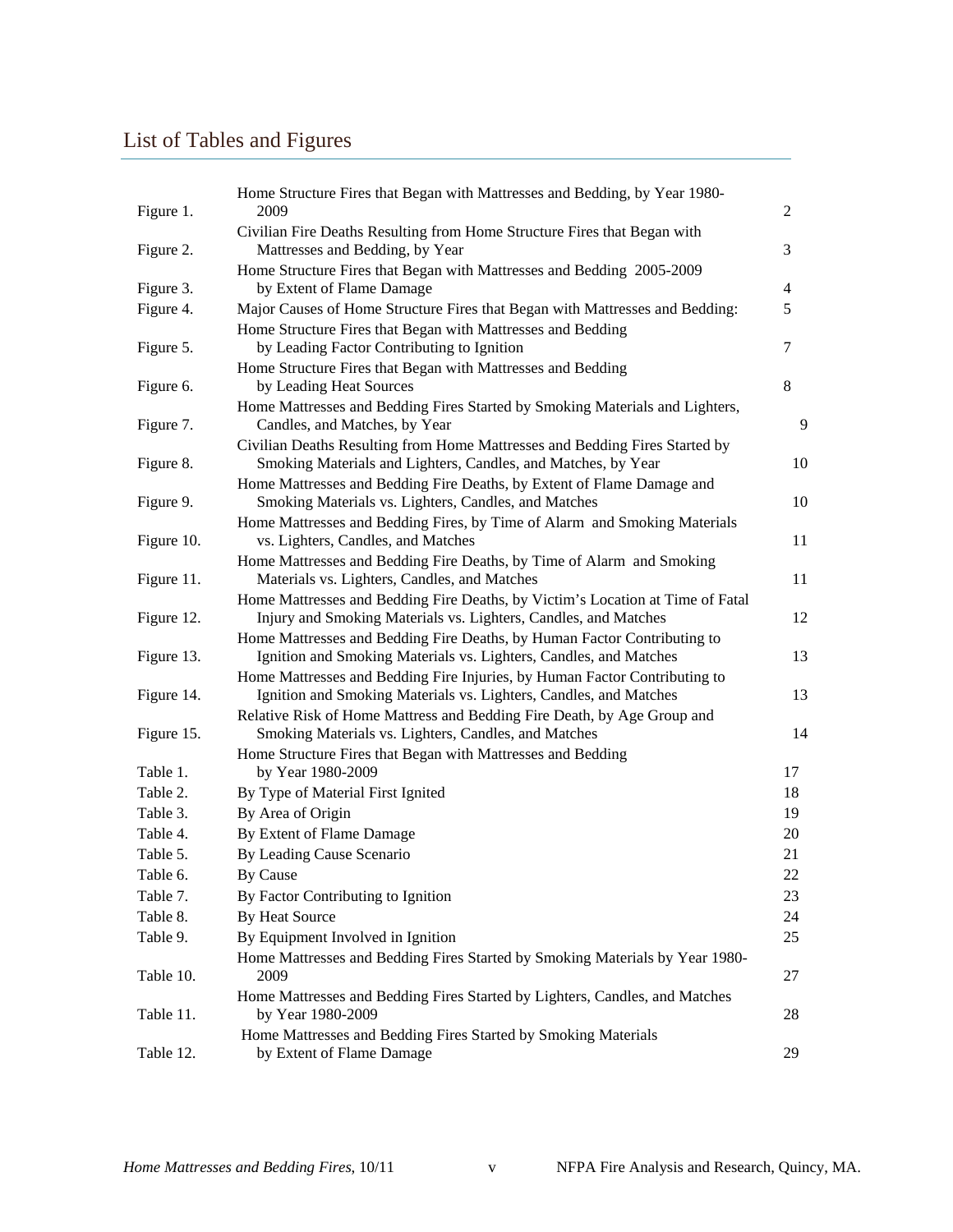# List of Tables and Figures (continued)

| Table 13. | Home Mattresses and Bedding Fires Started by Lighters, Candles, and Matches<br>by Extent of Flame Damage                 | 29 |
|-----------|--------------------------------------------------------------------------------------------------------------------------|----|
| Table 14. | Home Mattresses and Bedding Fires Started by Smoking Materials<br>by Factor Contributing to Ignition                     | 30 |
| Table 15. | Home Mattresses and Bedding Fires Started by Lighters, Candles, and Matches<br>by Factor Contributing to Ignition        | 31 |
| Table 16. | Home Mattresses and Bedding Fires Started by Smoking Materials<br>by Cause                                               | 32 |
| Table 17. | Home Mattresses and Bedding Fires Started by Lighters, Candles, and Matches<br>by Cause                                  | 32 |
| Table 18. | Home Mattresses and Bedding Fires, by Human Factor Contributing to Ignition                                              | 34 |
| Table 19. | Home Mattresses and Bedding Fires Started by Smoking Materials<br>by Human Factor Contributing to Ignition               | 35 |
| Table 20. | Home Mattresses and Bedding Fires Started by Lighters, Candles, and Matches, by<br>Human Factor Contributing to Ignition | 36 |
| Table 21. | Victims of Home Mattresses and Bedding Fires, by Age Group                                                               | 37 |
| Table 22. | Victims of Home Mattresses and Bedding Fires Started by Smoking Materials, by<br>Age Group                               | 38 |
| Table 23. | Victims of Home Mattresses and Bedding Fires Started by Lighters, Candles, and<br>Matches by Age Group                   | 39 |
| Table 24. | Home Mattresses and Bedding Fires Started by Smoking Materials by Smoke<br><b>Alarm Status</b>                           | 40 |
| Table 25. | Home Mattresses and Bedding Fires Started by Lighters, Candles, and Matches, by<br><b>Smoke Alarm Status</b>             | 40 |
| Table 26. | Home Structure Fires that Began with Mattresses and Bedding<br>by Smoke Alarm Status                                     | 41 |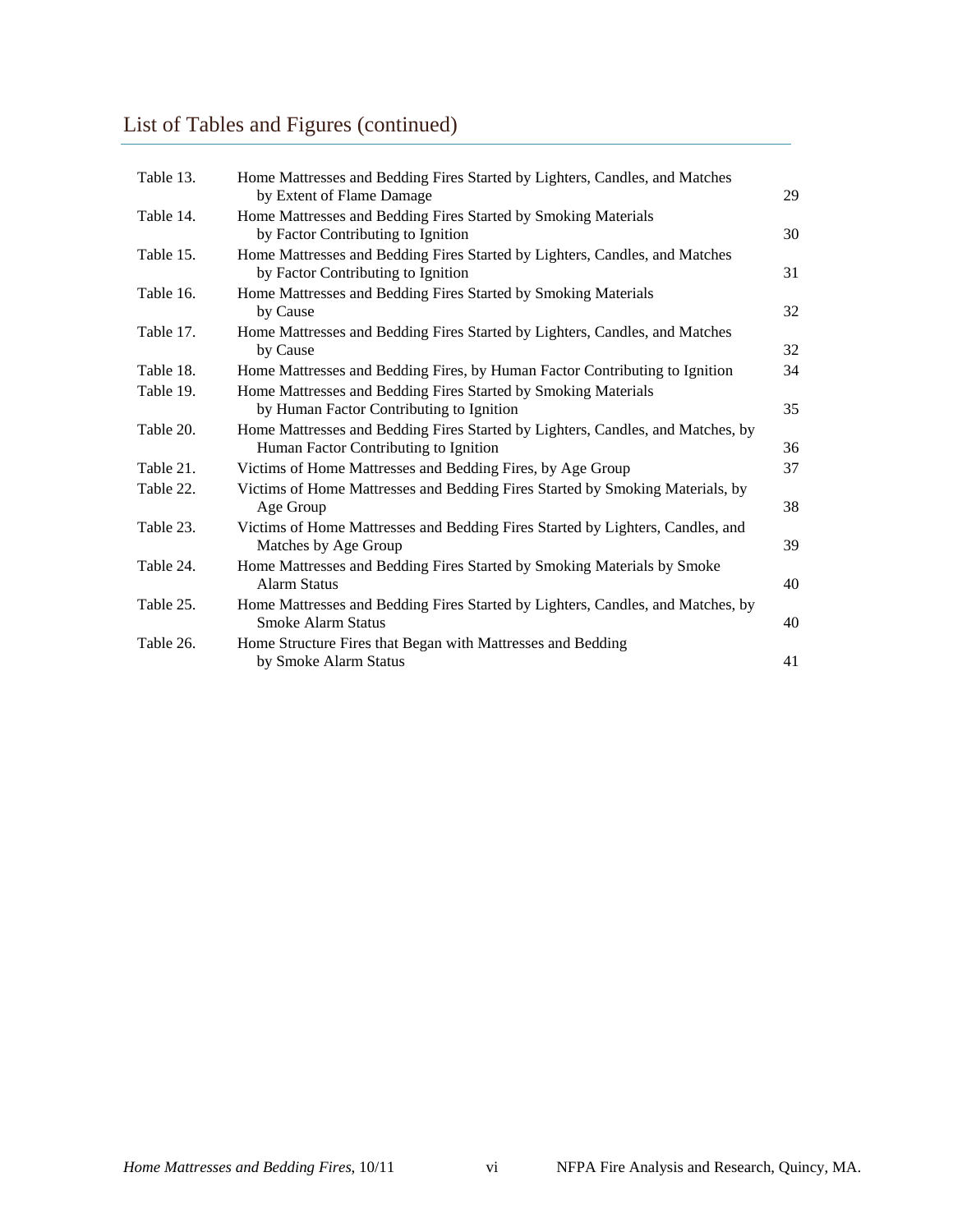

## Fact Sheet

## Home Structure Fires That Began With Mattresses and Bedding

Between 2005 and 2009, local fire departments responded to an average of 10,260 home structure fires per year that started with mattresses and bedding. These fires caused annual averages of:

- 371 civilian deaths
- 1,340 civilian injuries
- \$382 million in direct property damage

### • **Major Causes of Home Structure Fires That Began With Mattresses And Bedding**



#### 0% 10% 20% 30% 40% 50% 60%

### **Relative Risk of Home Mattress and Bedding Fire Death by Age Group**

## **and Smoking Materials vs. Lighters, Candles, and Matches: 2005-2009**

Children under 5 years old are at greater risk of fires started by lighters, candles and matches, while older adults are at greater risk from fires started by smoking materials